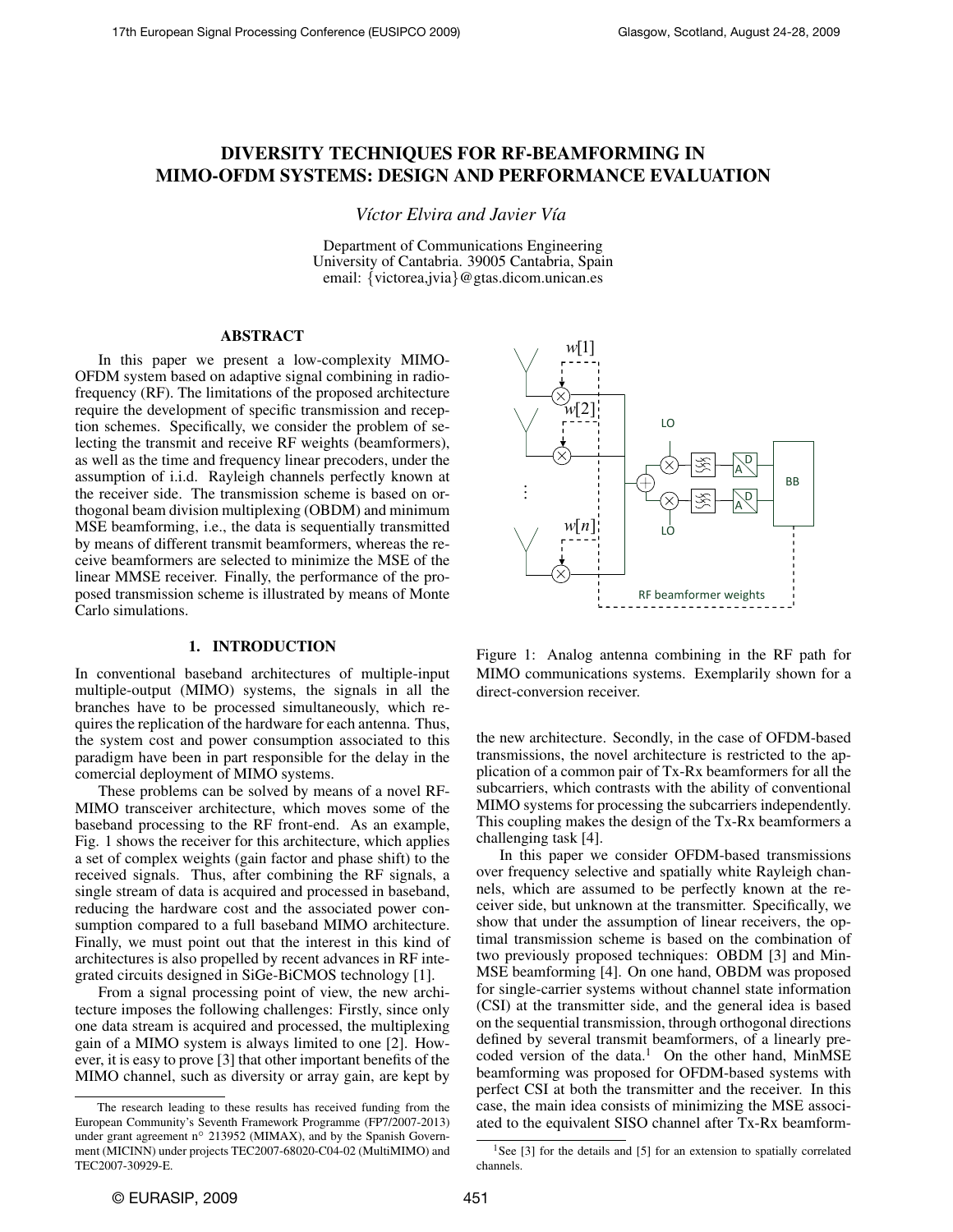

Figure 2: Block diagram of the OFDM-based transmitter with analog antenna combining. The receiver diagram is equivalent.

ing. Finally, the performance of the RF-combining architecture is evaluated and compared, by means of Monte Carlo simulations, with that of conventional SISO and MIMO systems. The results, which illustrate the tradeoff between performance and complexity, show that the proposed architecture provides an intermediate solution between conventional SISO and MIMO systems, but with a hardware complexity and power consumption close to that of the SISO system.

Throughout this paper we will use bold-faced upper case letters to denote matrices, bold-faced lower case letters for column vector, and light-faced lower case letters for scalar quantities.  $\mathbf{X}^H$ ,  $\|\mathbf{X}\|$  and vec $(\mathbf{X})$  denote the Hermitian, Frobenius norm, and columnwise vectorized version of matrix **X**. Finally,  $\otimes$  denotes the Kronecker product and **I** is the identity matrix of the required dimensions.

## 2. MULTICARRIER BEAMFORMING WITH ANALOG COMBINING SCHEMES

In this paper we consider OFDM-based transmissions over a frequency selective MIMO channel, which is assumed to be perfectly known at the receiver but unknown at the transmitter side. We consider a general OFDM-based  $n_T \times n_R$ MIMO system, whose transmitter is shown in Fig. 2, and where  $N$  out of  $N_c$  subcarriers contain linearly precoded information symbols. The precoding scheme operates both in frequency and time. On one hand, frequency precoding is commonly used in OFDM-based systems in order to exploit the frequency diversity of the channel (roughly speaking we could say that each information symbol is transmitted through different subcarriers), and it is also closely related to single-carrier systems with frequency domain equalization (SCFDE) [6]. On the other hand, in order to exploit the spatial diversity in analog combining systems, the information symbols have to be time-precoded and transmitted using different beamformers (RF weights), which can be interpreted as the replacement of the spatial diversity by a virtual timediversity [3]. Finally, after insertion of pilot and null carriers, inverse fast Fourier transform (IFFT), and addition of the cyclic prefix, the OFDM symbol is transmitted through the  $n_T$  transmit antennas using the analog combining architecture shown in Fig. 1.

# 2.1 Tx-Rx data model

Let us start by defining a transmission block as a set of M OFDM symbols.<sup>2</sup> These symbols will be transmitted and received using M different pairs of beamformers, which are



Figure 3: Distribution of a transmission block. The grey columns denote the M time and frequency precoded OFDM symbols of one block, which are transmitted using  $M$  different beamformers. In this example the beamformers remain fixed during the transmission of several  $(P)$  OFDM symbols.

assumed to change synchronously.<sup>3</sup> Although the implementation details of the proposed RF-MIMO architecture are beyond the scope of this paper, we must point out that, due to technological reasons, the beamformer weights could have to remain fixed during the transmission of several OFDM symbols. However, in that case the transmission blocks could be distributed among several beamformers as shown in Fig. 3.

Now, considering a data matrix  $\mathbf{D} \in \mathbb{C}^{N \times M}$  containing NM information symbols, we can define the transmission matrix

$$
\mathbf{S} = \mathbf{G}_F \mathbf{D} \mathbf{G}_T,
$$

where  $G_F \in \mathbb{C}^{N \times N}$  and  $G_T \in \mathbb{C}^{M \times M}$  are, respectively, the frequency and time precoding matrices. Here, we must note that the total energy associated to a transmission block is

$$
\|\mathbf{S}\|^2 = \|\mathbf{s}\|^2 = \|\mathbf{G}\mathbf{d}\|^2,
$$

where  $s = vec(S), d = vec(D)$  and  $G = G_T \otimes G_F$ . Therefore, in order to preserve the transmission energy, the precoding matrices should have a unitary Kronecker product, i.e.,  $G^H G = I$ .

After linear precoding, each row of S is associated to a subcarrier, whereas each column represents the linearly precoded data in one OFDM symbol. Thus, the  $n$ -th column of S will be transmitted using the transmit and receive beamformers  $w_T[n] \in \mathbb{C}^{n_T \times 1}$  and  $w_R[n] \in \mathbb{C}^{n_R \times 1}$ , whose elements are given by the RF weights shown in Fig. 1. Finally, we will assume, without loss of generality, unit energy beamformers, i.e.,  $\|\mathbf{w}_T[n]\| = \|\mathbf{w}_R[n]\| = 1.$ 

<sup>&</sup>lt;sup>2</sup>A sensible solution consists in choosing  $M \geq n_T$ .

 $3$ Practical issues such as the effect of channel estimation errors or lack of synchronism between the beamformers will be addressed in a future work.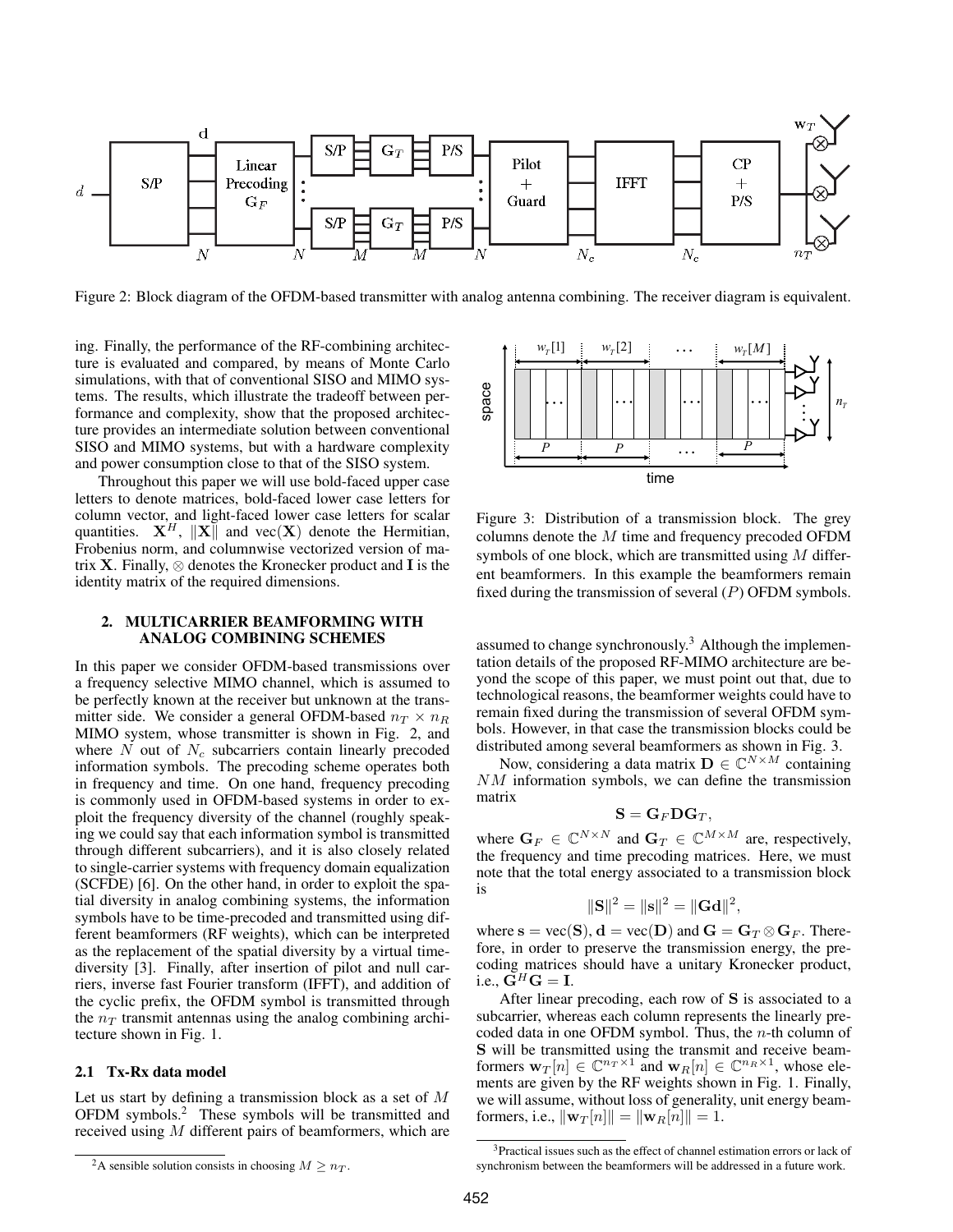With the above definitions, the received signal for the  $n$ th pair of beamformers  $(n = 1, \ldots, M)$  can be written as

$$
y_k[n] = h_k[n]s_k[n] + n_k[n], \qquad k = 1, \ldots, N,
$$

where  $y_k[n]$  denotes the observed signal at the k-th subcarrier,  $n_k[n]$  denotes the i.i.d. Gaussian noise with variance  $\sigma^2$ ,  $s_k[n]$  is the element in the k-th row and n-th column of S, and the equivalent channel after Tx and Rx beamforming is

$$
h_k[n] = \mathbf{w}_R^H[n]\mathbf{H}_k \mathbf{w}_T[n],
$$

where  $\mathbf{H}_k \in \mathbb{C}^{n_R \times n_T}$  represents the response of the MIMO channel at the k-th subcarrier.

#### 3. TRANSCEIVER DESIGN

In this section, we design the system parameters  $G_F$ ,  $\mathbf{G}_T$ ,  $\mathbf{w}_T[n]$  and  $\mathbf{w}_R[n]$  to minimize the averaged bit error rate (BER) associated to the linear minimum mean square (MMSE) receiver, i.e., our optimization problem is

Minimize  
\n
$$
\mathbf{G}_{T}, \mathbf{G}_{F}, \mathbf{w}_{T}[n], \mathbf{w}_{R}[n]
$$
\nsubject to  
\n
$$
\|\mathbf{w}_{T}[n]\| = \|\mathbf{w}_{R}[n]\| = 1,
$$
\n
$$
\mathbf{G}^{H}\mathbf{G} = \mathbf{I},
$$
\n
$$
\mathbf{G} = \mathbf{G}_{T} \otimes \mathbf{G}_{F}.
$$

### 3.1 Design of the Frequency and Time Precoders

The design of linear precoding schemes for OFDM systems has been addressed, under different criteria, in [7, 8, 9]. Here, we follow the same principles applied on the matrix G. In the case of linear receivers and QAM constellations, the basic idea consists of writing the averaged BER as a function of the MSE associated to the information symbols

$$
BER = \frac{1}{NM} \sum_{k=1}^{N} \sum_{n=1}^{M} BER_k[n] = \sum_{k=1}^{N} \sum_{n=1}^{M} g(MSE_k[n]),
$$

where  $BER_k[n]$  and  $MSE_k[n]$  represent, respectively, the BER and MSE associated to the information symbol in the k-th row and n-th column of D, and  $q(\cdot)$  is an increasing convex function.<sup>4</sup>

Interestingly, due to the unitarity of the precoding matrix  $G$ , the total MSE is<sup>5</sup>

$$
\overline{\text{MSE}} = \sum_{k=1}^{N} \sum_{n=1}^{M} \text{MSE}_k[n] = \sum_{k=1}^{N} \sum_{n=1}^{M} \text{MSE}_{s_k}[n],
$$

where

$$
\text{MSE}_{s_k}[n] = \frac{1}{1 + \gamma |h_k[n]|^2},\tag{1}
$$

denotes the MSE in the estimate of  $s_k[n]$ , and  $\gamma = 1/\sigma^2$ is the SNR. Thus, noting that MSE does not depend on the specific unitary precoding matrix G, and taking into account that the averaged BER is a Schur-convex function [10], we have

$$
BER = \sum_{k=1}^{N} \sum_{n=1}^{M} g(MSE_k[n]) \ge g(\overline{MSE}),
$$

and the lower bound is achieved when all the  $MSE_k[n]$  are equal [7, 10].

Finally, in order to ensure a uniform distribution of the total MSE among the information symbols, the optimal precoding matrix G must be unitary with constant modulus entries, such as the Fourier or Walsh-Hadamard matrices [7, 10]. However, we must note that, in our particular problem, G must also satisfy the Kronecker structure  $G = G_T \otimes G_F$ . Fortunately, the Kronecker product preserves the unitarity and constant modulus properties, i.e., given two unitary matrices  $G_T$  and  $G_F$  with constant modulus entries, the product  $G_T \otimes G_F$  is unitary with constant modulus elements. Thanks to this property, we can conclude that the separated time and frequency precoding structure proposed in this paper is optimal. To summarize, we propose to independently chose the precoding matrices  $G_T$  and  $G_F$  as any Fourier or Walsh-Hadamard matrices, which reduces the averaged BER to

BER = 
$$
g\left(\overline{\text{MSE}}\right) = g\left(\sum_{k=1}^{N} \sum_{n=1}^{M} \frac{1}{1 + \gamma |h_k[n]|^2}\right)
$$
. (2)

### 3.2 Design of the Beamformers

In this subsection, the transmit and receive beamformers are designed in order to minimize the BER of the analog combining system. The proposed scheme assumes spatially uncorrelated Rayleigh channels, and it is based on a set of  $M \geq n_T$  transmit beamformers distributing the transmit power isotropically. At the receiver side the channel and transmit beamformers are known, which reduces the design problem to the minimization of the MSE.

#### *3.2.1 Receive Beamformers*

As we have shown in the previous subsection, under the optimal precoding matrices  $G_T$  and  $G_F$ , the problem of minimizing the BER reduces to the minimization of the total MSE. Thus, taking (2) into account, the criterion for the design of the receive beamformers can be rewritten as the following uncoupled optimization problems

$$
\underset{\mathbf{w}_R[n]}{\text{Minimize}} \quad \sum_{k=1}^N \frac{1}{1 + \gamma |h_k[n]|^2}, \qquad \text{s.t.} \qquad \|\mathbf{w}_R[n]\| = 1,
$$

for  $n = 1, \ldots, M$ . Since the receiver knows the MIMO channel and the transmit beamformers, the above problems are equivalent to that of designing the minimum MSE (Min-MSE) receive beamformer in an analog combining SIMO system under OFDM transmissions. This problem, which in the flat fading case reduces to the well known maximum ratio combining (MRC) receiver, has been studied in [4]. Specifically, in [4] we have proposed a gradient search algorithm, which converges very fast to the optimal solution. Here, we summarize the updating rule for the MinMSE beamforming problem

$$
\mathbf{w}_R[n] \leftarrow \mathbf{w}_R[n] + \mu \mathbf{R}[n] \mathbf{w}_R[n], \qquad n = 1, \dots, M,
$$

<sup>&</sup>lt;sup>4</sup>The convexity of  $q(.)$  can be easily proven [10].

<sup>&</sup>lt;sup>5</sup>We assume unit power transmissions, i.e.,  $E[|s_k[n]|^2] = 1$ .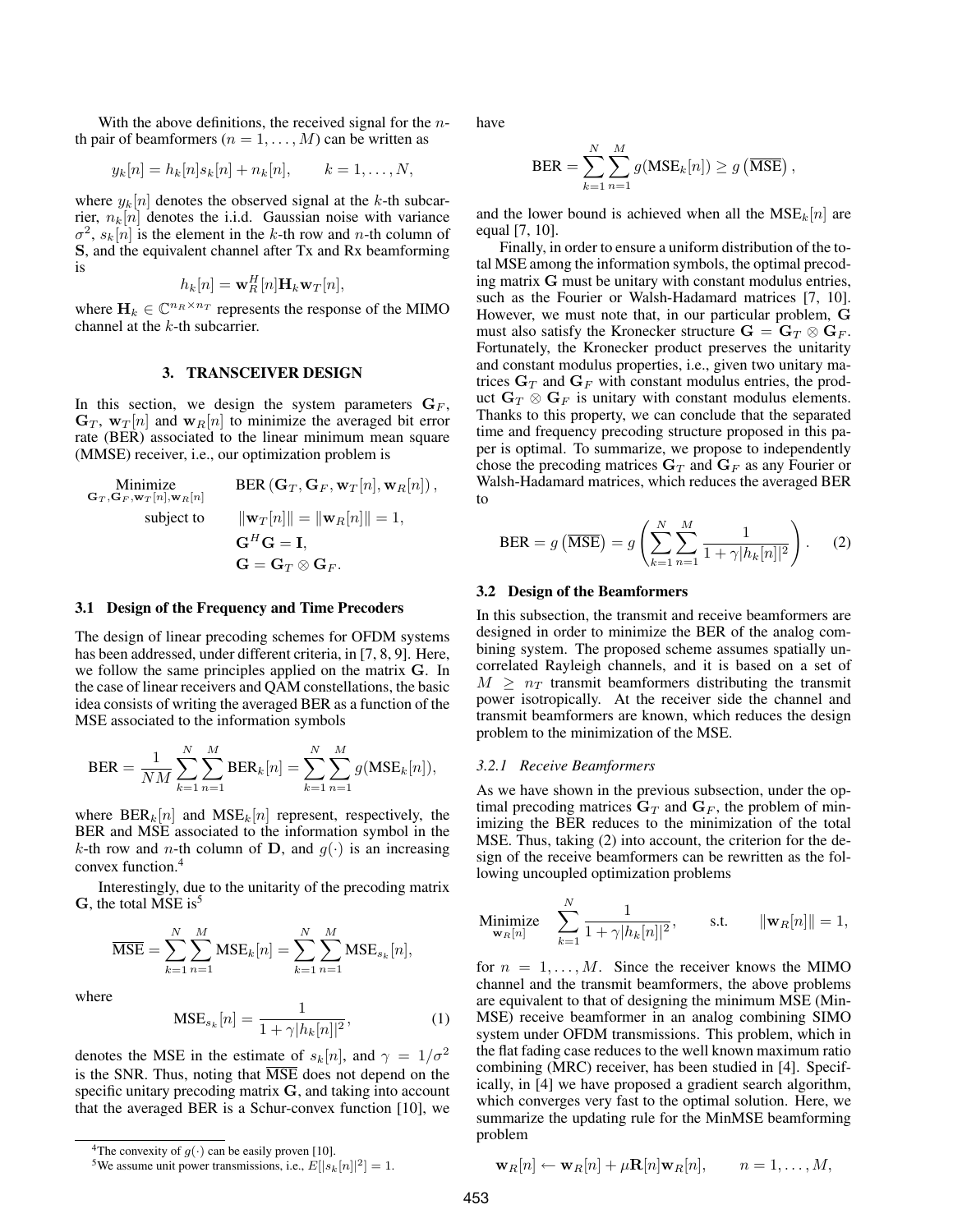where  $\mu$  is the step-size,

$$
\mathbf{R}[n] = \sum_{k=1}^{N} \text{MSE}_{s_k}^2[n] \mathbf{h}_k[n] \mathbf{h}_k^H[n], \qquad n = 1, \dots, M,
$$

can be seen as a weighted correlation matrix,  $MSE_{s_k}[n]$  is obtained from (1), and

$$
\mathbf{h}_k[n] = \mathbf{H}_k \mathbf{w}_T[n], \qquad n = 1, \dots, M,
$$

define the equivalent frequency selective SIMO channels after fixing the transmit beamformers.

#### *3.2.2 Transmit Beamformers*

The design of the transmit beamformers is more complicated due to the fact that both the receive beamformers and the MIMO channel are unknown at the transmitter side. A simpler alternative consists in the minimization of the pairwise error probability (PEP). In the case of flat-fading and spatially uncorrelated Rayleigh channels, this problem has been addressed in [3] (see also [5] for an extension to spatially correlated channels), and the results can be easily extended to the multicarrier case. Specifically, defining the  $n_T \times M$ matrix

$$
\mathbf{W}_T = [\mathbf{w}_T[1] \quad \cdots \quad \mathbf{w}_T[M]],
$$

the optimal solution is

$$
\begin{aligned} \mathbf{W}_T^H \mathbf{W}_T &= \mathbf{I} & \text{for} & n_T \ge M, \\ \mathbf{W}_T \mathbf{W}_T^H &= \mathbf{I} & \text{for} & n_T \le M, \end{aligned}
$$

i.e., as expected, the available power has to be isotropically distributed, which is the idea after the OBDM scheme proposed in [3]. Furthermore, it is easy to prove that for  $M \geq n_T$ , the beamformers in  $W_T$  extract the spatial diversity at the transmitter side  $(n_T)$  and also maximize the coding gain.

### 4. SIMULATION RESULTS

In this section we evaluate the performance of the RFcombining architecture using the proposed techniques. All the results are based on Monte Carlo simulations. Specifically, we consider a block-fading model in which the propagation coefficients remain constant for a coherence interval of PM symbols (i.e., the frame duration in Fig. 3). A  $4 \times 4$ Rayleigh channel with exponential tap delay profile has been assumed  $[11]$ . In particular, the power associated to the  $l$ -th tap is

$$
n_T n_R \rho^l (1 - \rho),
$$

and we have selected  $\rho = 0.7$ , which provides channels with approximately 16 significative taps. $6\degree$  We have used  $N_c = N = 64$  data subcarriers,  $M = n_T = 4$  pairs of beamformers, and QPSK information symbols, which can be uncoded or linearly precoded in frequency and time with the Fourier matrices. The proposed scheme, which we refer to as OBDM+MSE, has been compared with the following systems:

• Full-MIMO: We consider a scheme performing maximum ratio transmission (MRT) and maximum ratio com-



Figure 4: BER performance of the evaluated schemes with time and frequency precoding.

bining (MRC) in each subcarrier. Obviously, this implies perfect channel knowledge at both sides of the link, and therefore it can be seen as a non-tight upper bound for the performance of the proposed system.

- SISO: This can be seen as the natural competitor of the proposed system, which provides better performance at the expense of a slight increase of complexity.
- SIMO+MRC: A SIMO system with MRC in each subcarrier at the receiver.
- SIMO+MSE: A SIMO system with MinMSE beamforming at the receiver. In comparison with the previous system, it illustrates the loss due to the use of a common receive beamformer for all the subcarriers.
- OBDM+MRC: OBDM scheme at the transmitter and MRC in each subcarrier at the receiver. In comparison with SIMO+MRC, it illustrates the gain provided by the OBDM scheme.

In the first experiment we have evaluated the BER performance using both time and frequency precoding. As can be seen in Fig. 4, the performance of each OBDM-based system is always better than the analogous system with single antenna in transmission. The noticeable decrease of BER in OBDM in comparison to the single antenna system is due to the spreading of the information symbols along the  $n<sub>T</sub>$  channel uses and beamformers. Furthermore, we can see that the gap between MinMSE schemes and those with MRC in each subcarrier is less than 5 dB.

The second experiment, illustrated in Fig. 5, shows the system performance when linear frequency precoding is not applied. As we can see, OBDM-based systems outperform those with single antenna in transmission by more than 3 dB in medium SNRs. In this case the improvement due to the time precoding in OBDM is more noticeable.

In the final example we have evaluated the effect of the frequency diversity, controlled by the exponential parameter  $\rho$ , on the proposed architecture. On the one hand, conventional SISO and MIMO systems suffer a performance degradation when the diversity decreases. However, we must remember that the proposed scheme applies a common pair of beamformers to all the subcarriers, which is only optimal in

 $6$ This can be seen as the limit to avoid inter-carrier-interference in 802.11a systems.